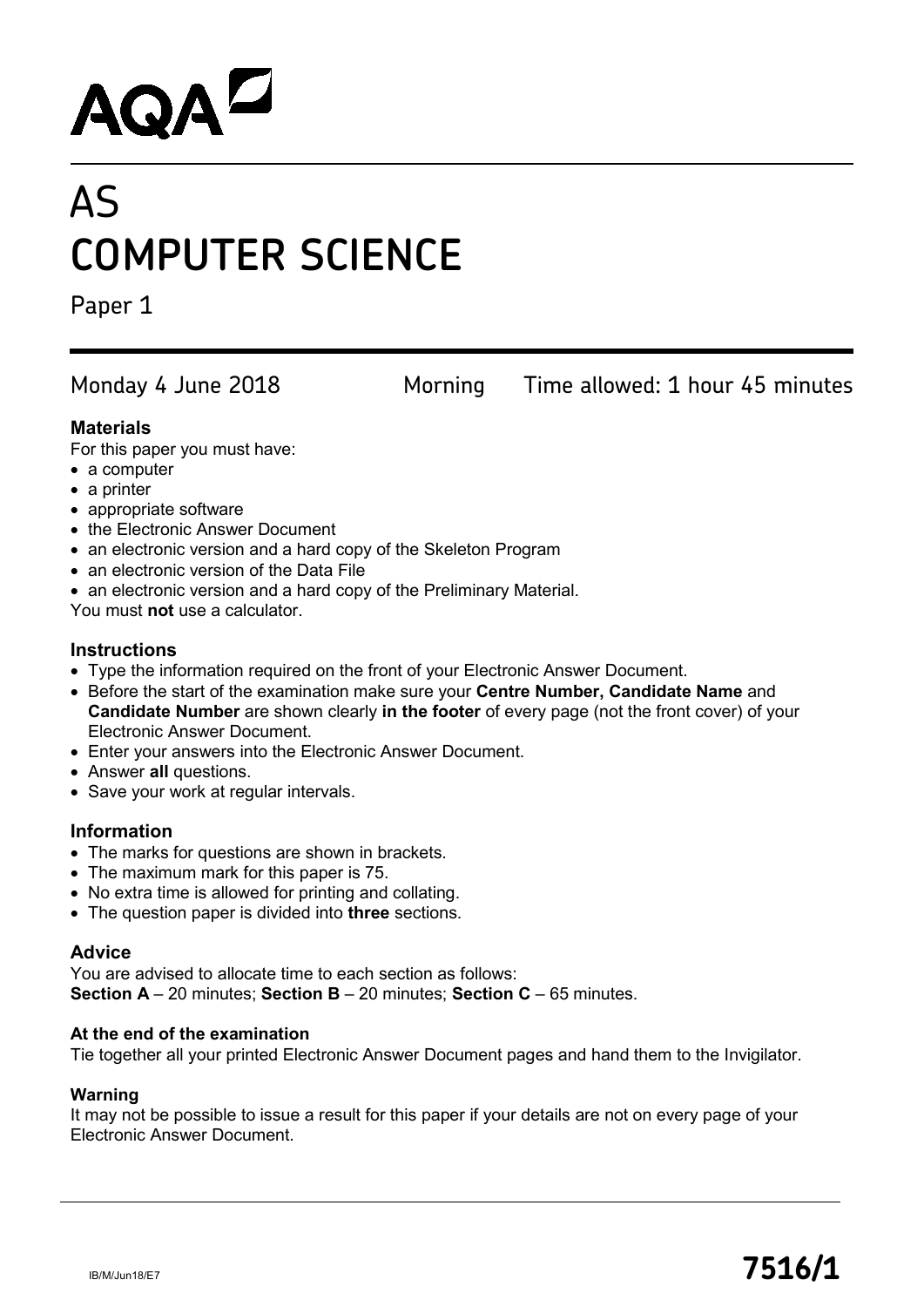#### **Section A**

You are advised to spend no more than **20 minutes** on this section.

Enter your answers to **Section A** in your Electronic Answer Document. You **must save** this document at regular intervals.

**Question 3** in this section asks you to write program code **starting from a new program/project/file**.

You are advised to save your program at regular intervals.

**0 1 1 Table 1** lists some terms that are important in the theory of computation. These terms are described in **Table 2**.

| Label | Term                          |
|-------|-------------------------------|
| А     | Information hiding            |
| R     | Procedural abstraction        |
| C     | <b>Functional abstraction</b> |
| D     | Data abstraction              |
| F     | Problem abstraction           |
| F     | Decomposition                 |
| G     | Composition                   |
| н     | Automation                    |

#### **Table 1**

Complete **Table 2** by filling in the unshaded cells with the appropriate labels **(A)** to **(H)** from **Table 1**. On each row write the label that most closely matches the description.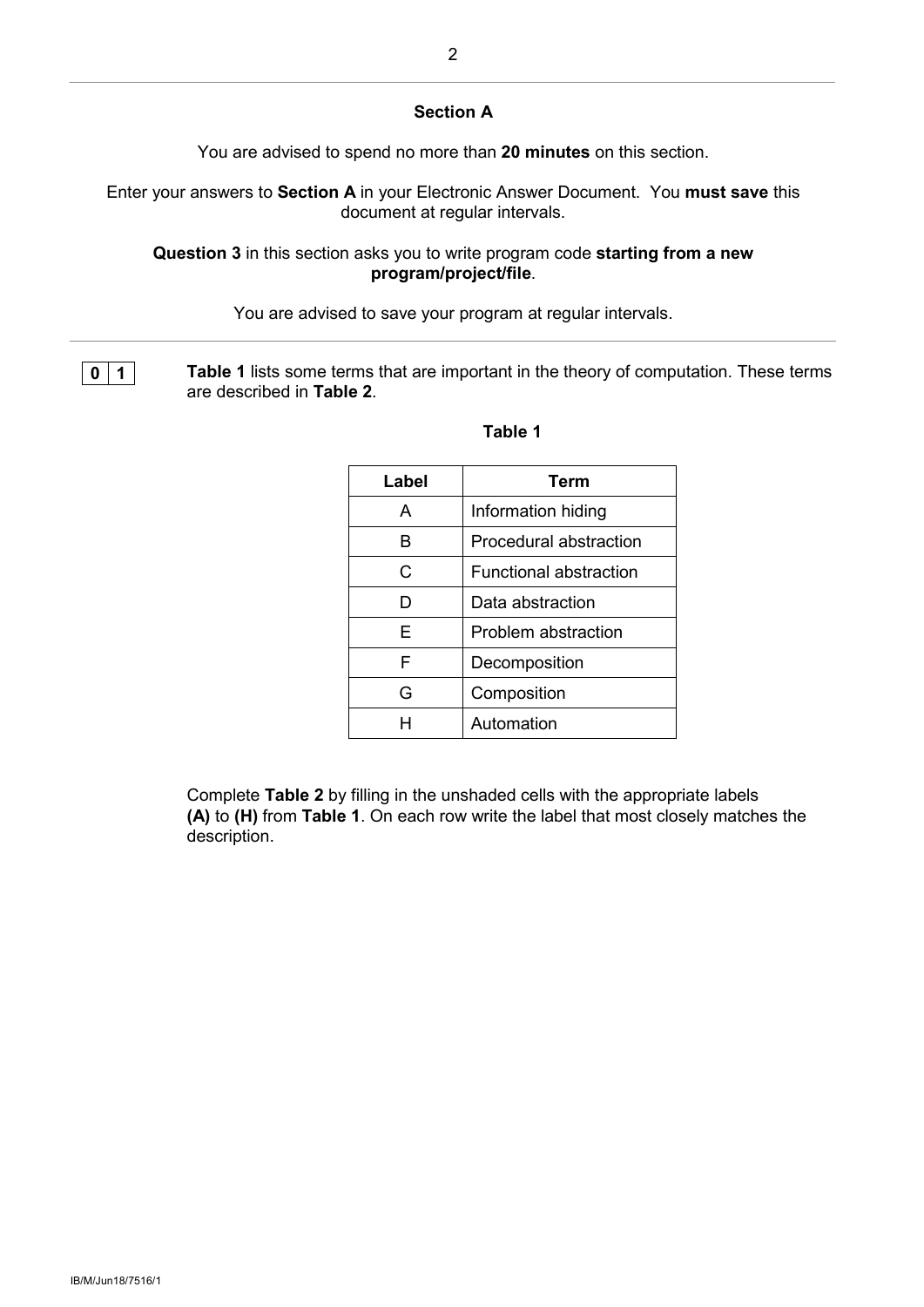#### **Table 2**

| <b>Description of term</b>                                                                                                                                    | Label:<br>$A - H$ |
|---------------------------------------------------------------------------------------------------------------------------------------------------------------|-------------------|
| Breaking a problem into a number of sub-problems                                                                                                              |                   |
| Models are put into action to solve problems                                                                                                                  |                   |
| Combining procedures into compound procedures                                                                                                                 |                   |
| Details are removed until the problem is represented in a way<br>that is possible to solve because the problem reduces to one<br>that has already been solved |                   |

Copy the contents of all the unshaded cells in **Table 2** into your Electronic Answer Document. **[4 marks]**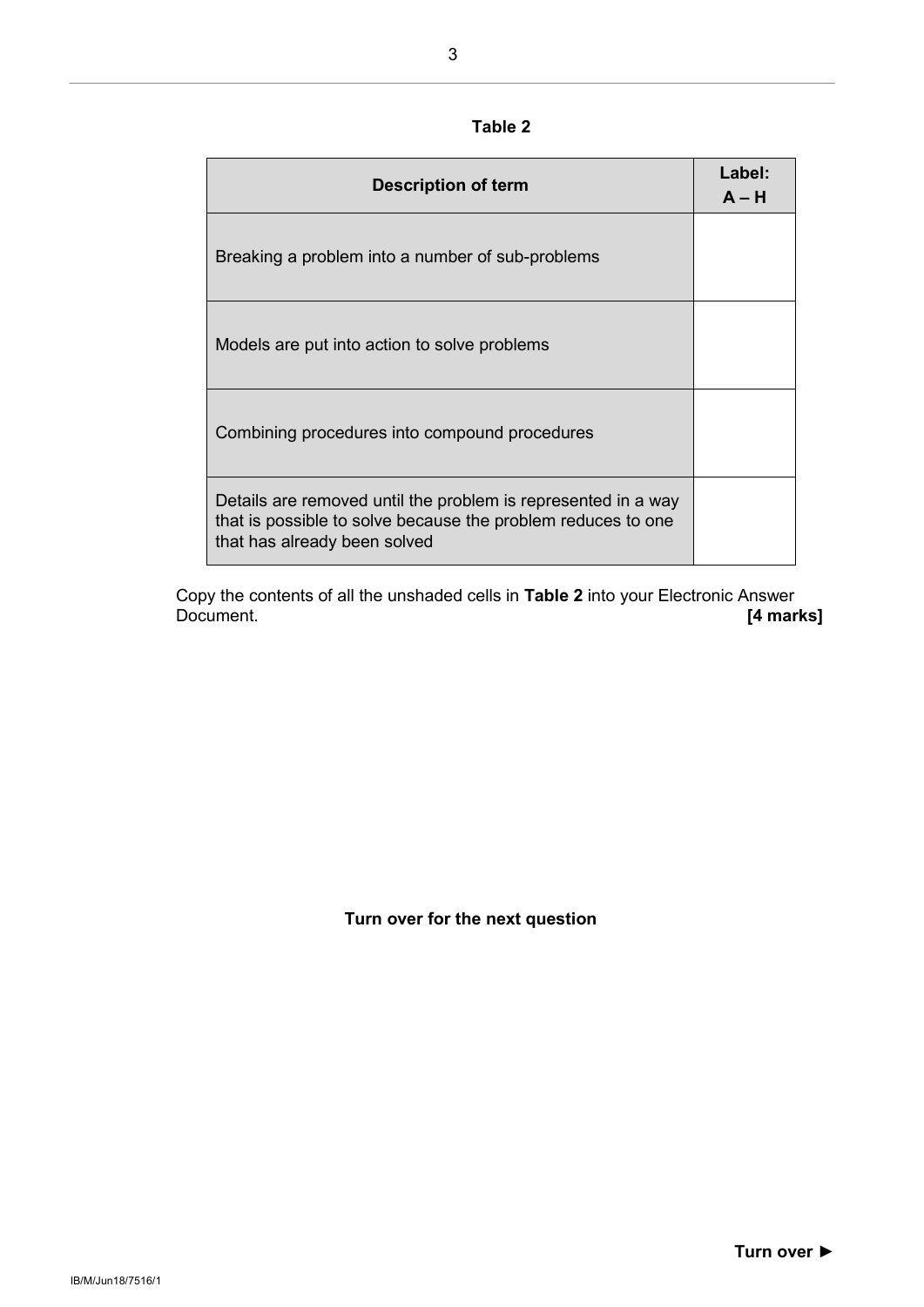**0 2** The algorithm, represented using pseudo-code in **Figure 1**, describes a method to test whether an integer greater than 2 is prime or not.

#### **Figure 1**

```
 INPUT Number
 Root ← 1
 WHILE (Root * Root) < Number 
   Root ← Root + 1
 ENDWHILE
d \leftarrow 2 FactorFound ← FALSE
WHILE (FactorFound = FALSE) AND (d \leq Root)
   r ← Number MOD d
  IF r = 0 THEN
     FactorFound ← TRUE
   ENDIF
  d \leftarrow d + 1 ENDWHILE
 IF FactorFound = FALSE THEN
   OUTPUT "Prime"
 ELSE
   OUTPUT "Not prime"
 ENDIF
```
The MOD operator calculates the remainder resulting from an integer division, for example,  $10$  MOD  $3 = 1$ .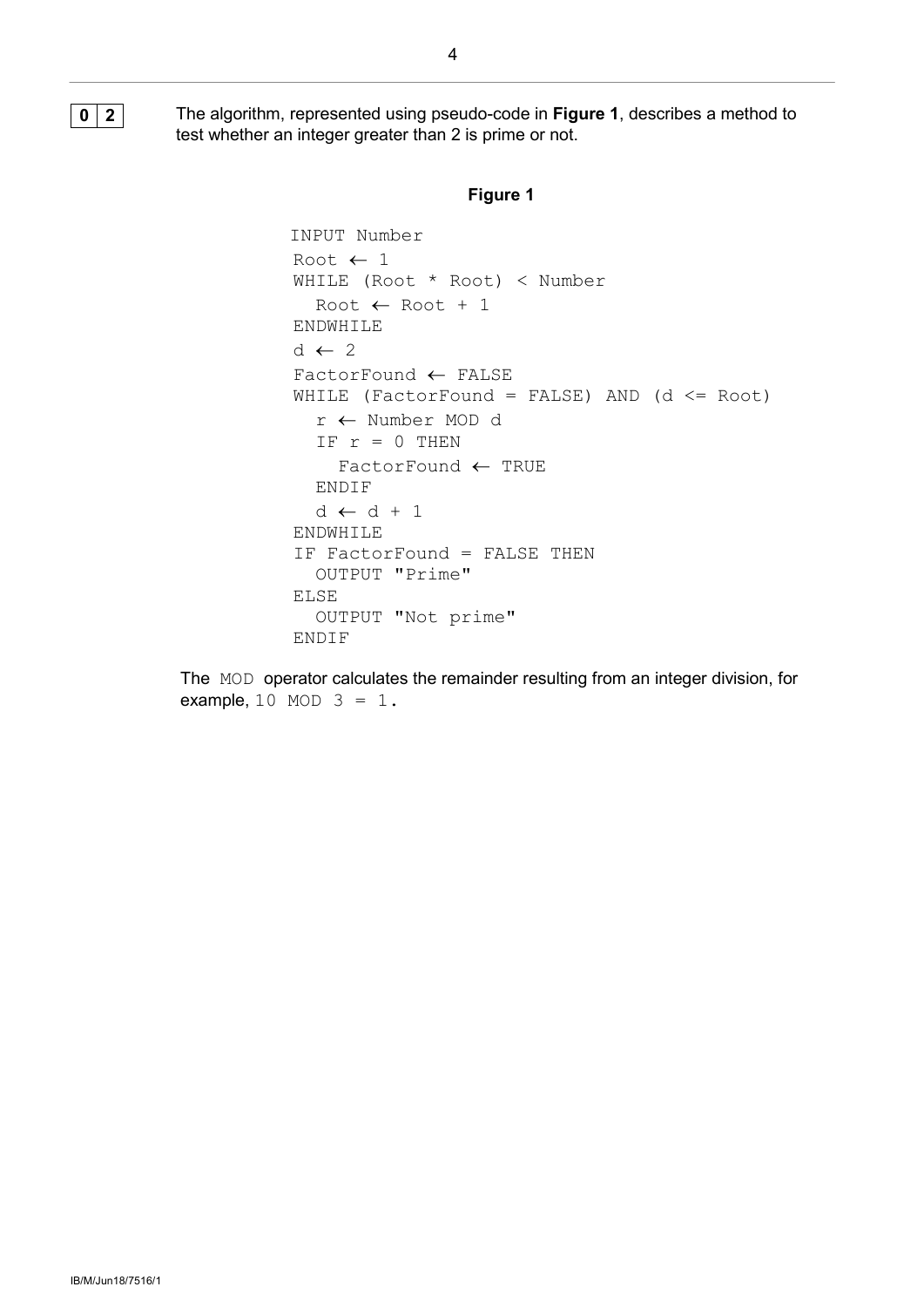

**0 2 . 1** Complete **Table 3** by hand-tracing the algorithm in **Figure 1**. Use 5 as the input value. You may not need to use all the rows in **Table 3**.

| Root | $\mathbf d$ | FactorFound | r | Output |
|------|-------------|-------------|---|--------|
|      |             |             |   |        |
|      |             |             |   |        |
|      |             |             |   |        |
|      |             |             |   |        |
|      |             |             |   |        |
|      |             |             |   |        |
|      |             |             |   |        |

**Table 3**

Copy the contents of all the unshaded cells in **Table 3** into your Electronic Answer Document.

**[3 marks]**

**0 2 . 2** Complete **Table 4** by hand-tracing the algorithm in **Figure 1**.Use 25 as the input value. You may not need to use all the rows in **Table 4**.

| Number | Root | $\mathbf d$ | FactorFound | $\mathbf r$ | Output |
|--------|------|-------------|-------------|-------------|--------|
|        |      |             |             |             |        |
|        |      |             |             |             |        |
|        |      |             |             |             |        |
|        |      |             |             |             |        |
|        |      |             |             |             |        |
|        |      |             |             |             |        |
|        |      |             |             |             |        |
|        |      |             |             |             |        |
|        |      |             |             |             |        |
|        |      |             |             |             |        |
|        |      |             |             |             |        |

**Table 4**

Copy the contents of all the unshaded cells in **Table 4** into your Electronic Answer Document.

**[3 marks]**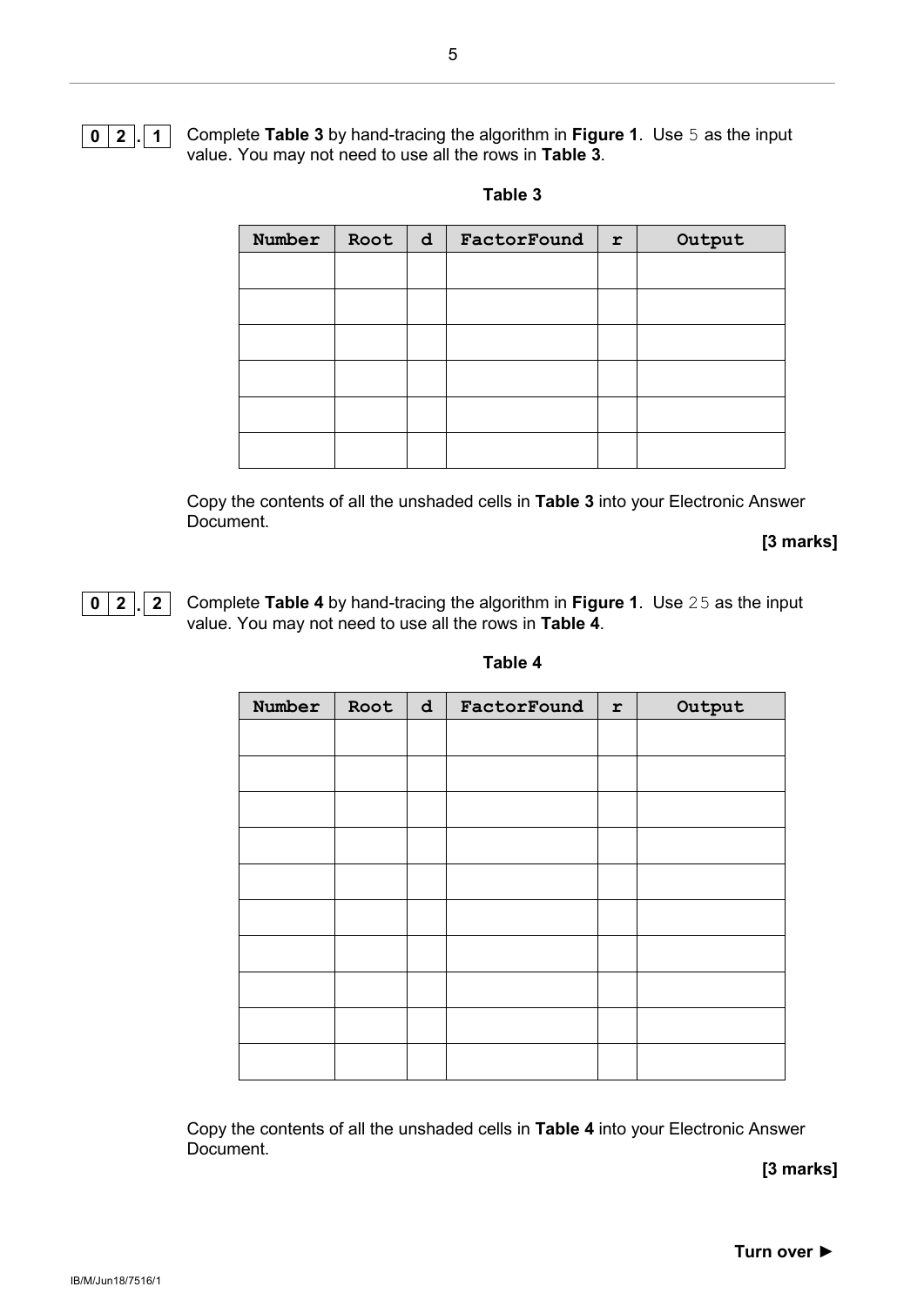**0 3** The algorithm, represented using pseudo-code in **Figure 2**, outputs a series of numbers. The contents of the series depends on the initial value entered by the user.

#### **Figure 2**

```
Number ← 0
WHILE (Number < 1) OR (Number > 10)
   OUTPUT "Enter a positive whole number: "
   INPUT Number
   IF Number > 10 THEN
     OUTPUT "Number too large."
   ELSE
     IF Number < 1 THEN
       OUTPUT "Not a positive number."
     ENDIF
   ENDIF
ENDWHILE
c \leftarrow 1FOR k \leftarrow 0 TO Number - 1
   OUTPUT c 
  c \leftarrow (c * (Number - 1 - k)) DIV (k + 1)ENDFOR
```
The DIV operator calculates the result of an integer division, for example,  $10$  DIV  $3 = 3$ .

#### **What you need to do:**

#### **Task 1**

Write a program to implement the algorithm in **Figure 2**.

#### **Task 2**

Test the program by showing the result of entering: -3 then 11 then 10

#### **Evidence that you need to provide**

Include the following evidence in your Electronic Answer Document.

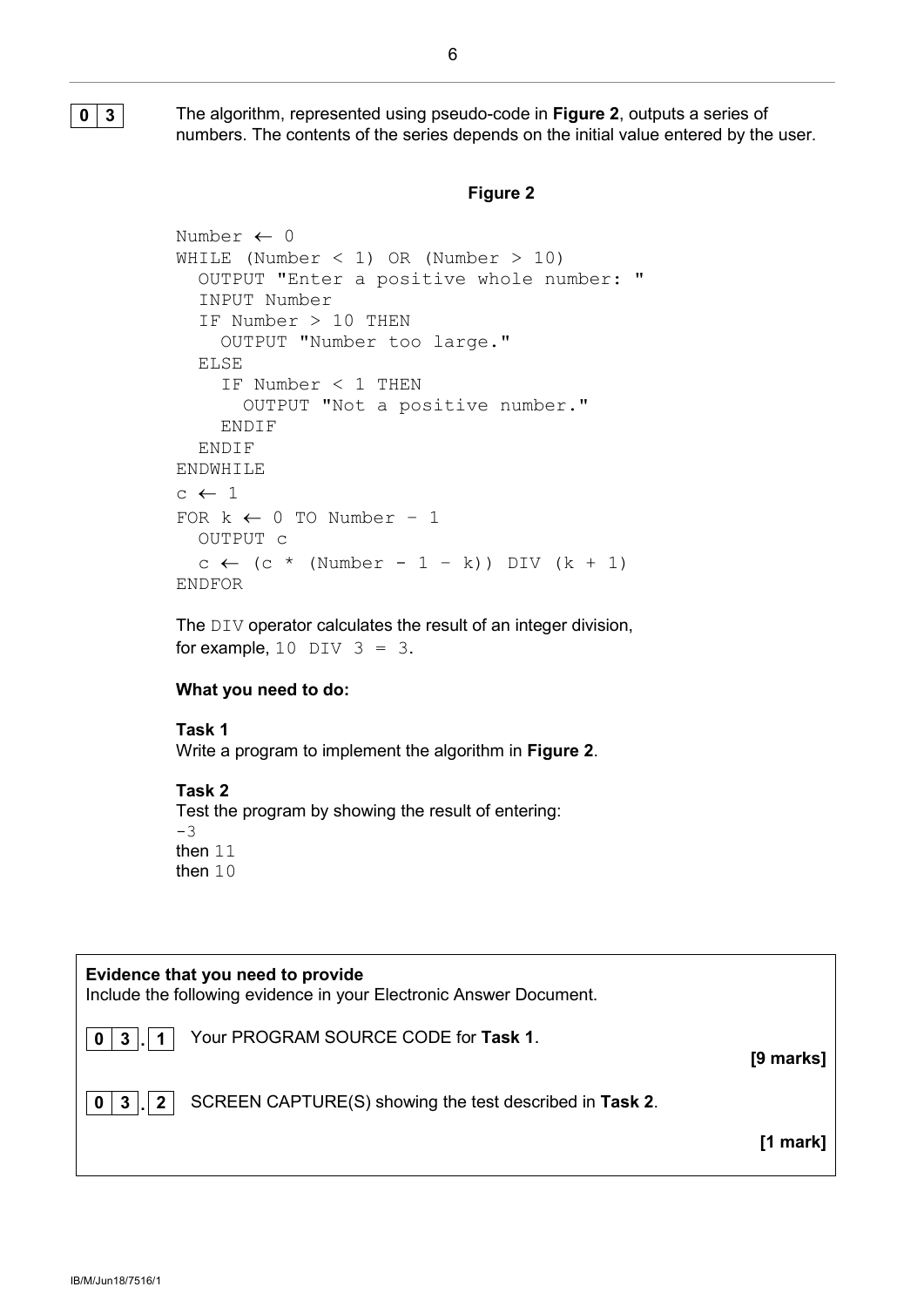#### **Section B**

You are advised to spend no more than **20 minutes** on this section.

Enter your answers to **Section B** in your Electronic Answer Document. You **must save** this document at regular intervals.

These questions refer to the **Preliminary Material** and the **Skeleton Program**, but do **not** require any additional programming.

Refer **either** to the **Preliminary Material** issued with this question paper **or** your electronic copy.

| 4              | State the name of an identifier for:                       |            |
|----------------|------------------------------------------------------------|------------|
| $\blacksquare$ | a variable that is used to store a Boolean value.          | $[1$ mark] |
| $\overline{2}$ | a user-defined subroutine that returns a single character. | [1 mark]   |
|                |                                                            |            |

**0 5** The program uses different variables to store single characters or the empty string. The variable identifiers are: FirstSignal, MenuOption, PlainTextLetter, Signal and Symbol.

> Using the variable identifiers listed above, complete **Table 5** by filling in the unshaded cells with the correct variable identifier.

| Variable identifier | <b>Description</b>                                |
|---------------------|---------------------------------------------------|
|                     | uncoded letter, part of PlainText                 |
|                     | single unit of $Transmission (= or SPACE or EOL)$ |
|                     | first character in Transmission                   |
|                     | used to build SymbolString $($ . or $-)$          |

#### **Table 5**

Copy the contents of all the unshaded cells in **Table 5** into your Electronic Answer Document.

**[4 marks]**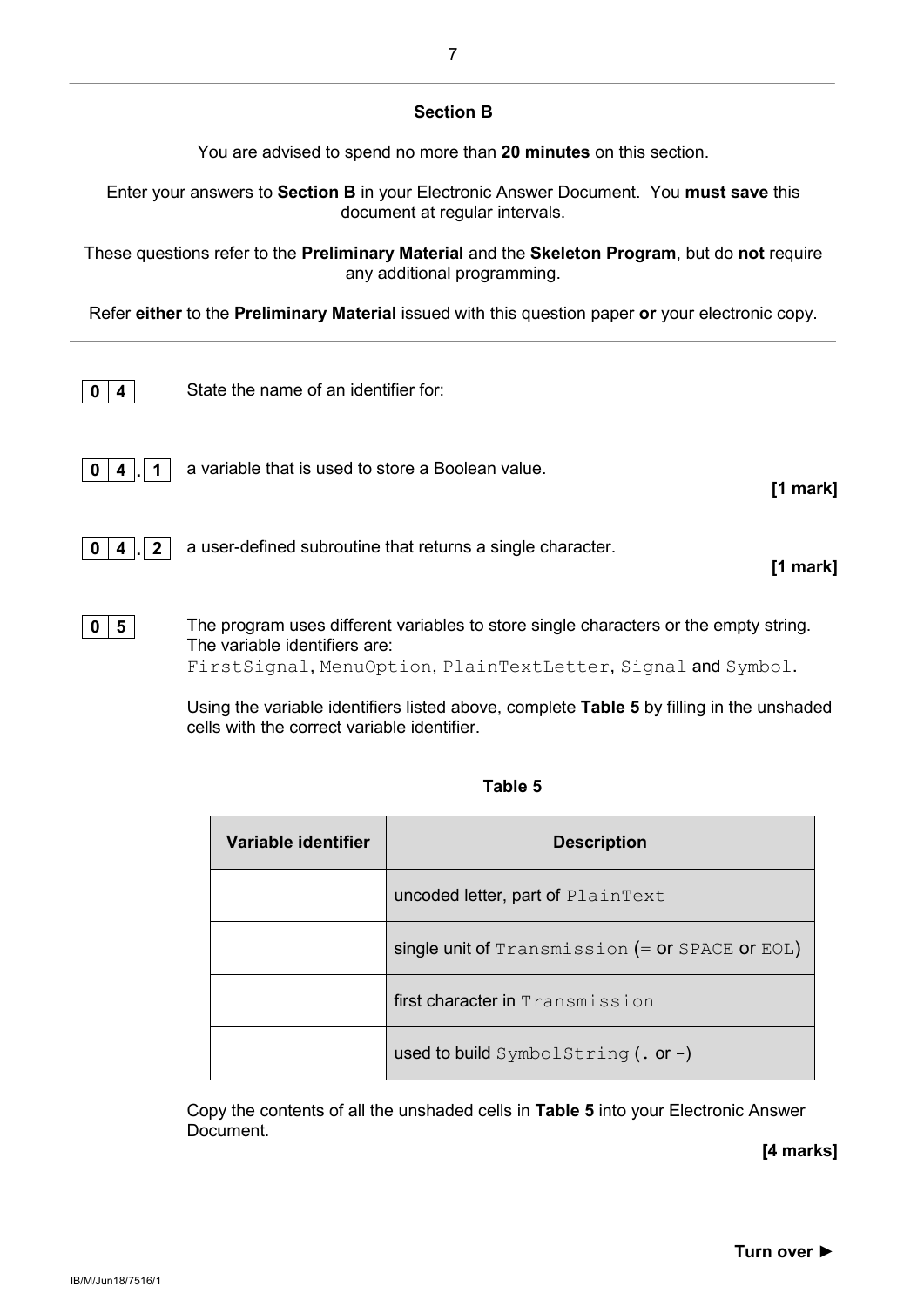Give an example of a transmission string that would generate the error message "Non-standard symbol received" and explain how the code will detect the error caused by your string.

**[3 marks]**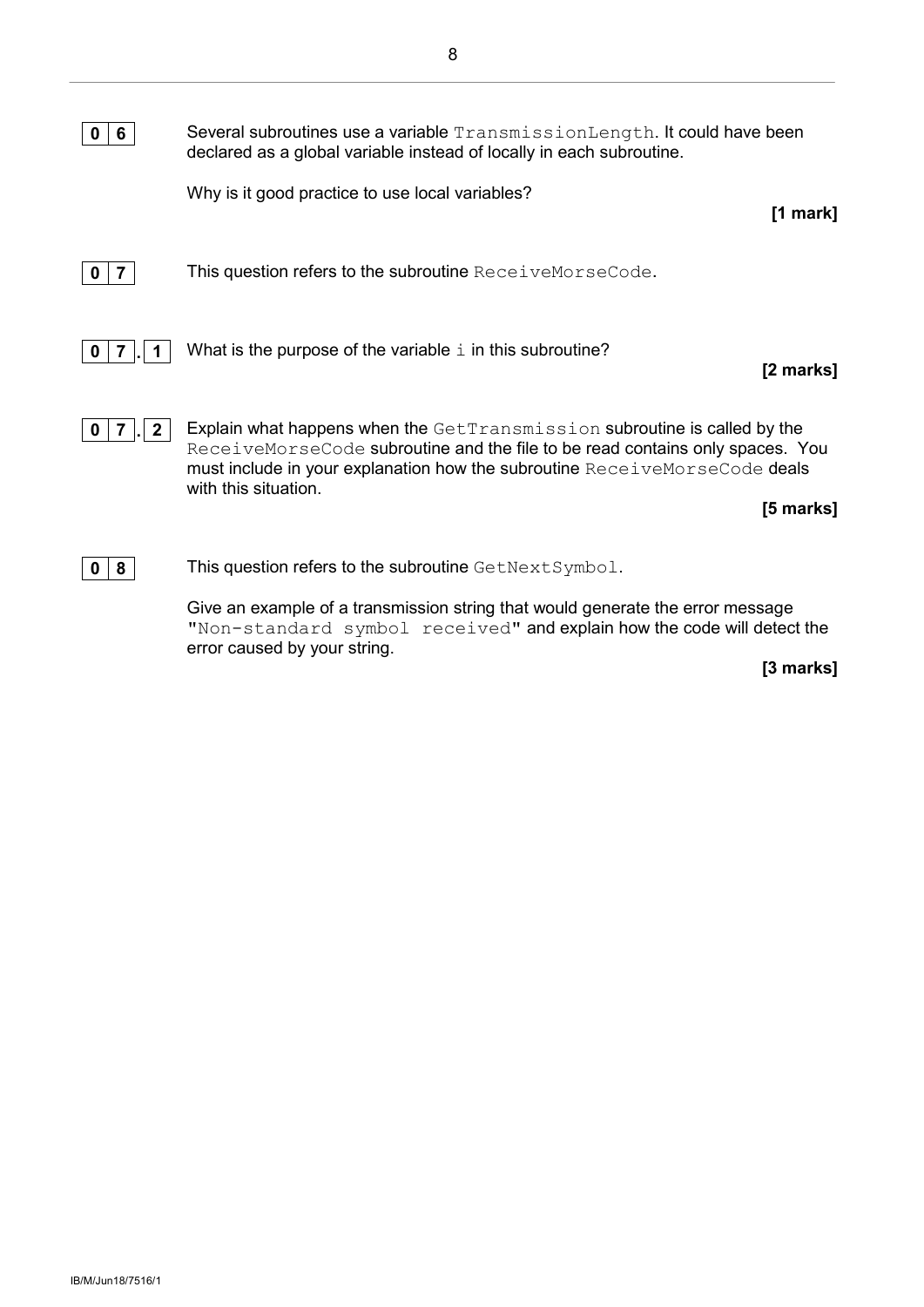**0 9 Figure 3** shows an incomplete hierarchy chart for part of the **Skeleton Program**. With reference to the **Skeleton Program** and **Figure 3**, answer questions **9.1** to **9.2**.



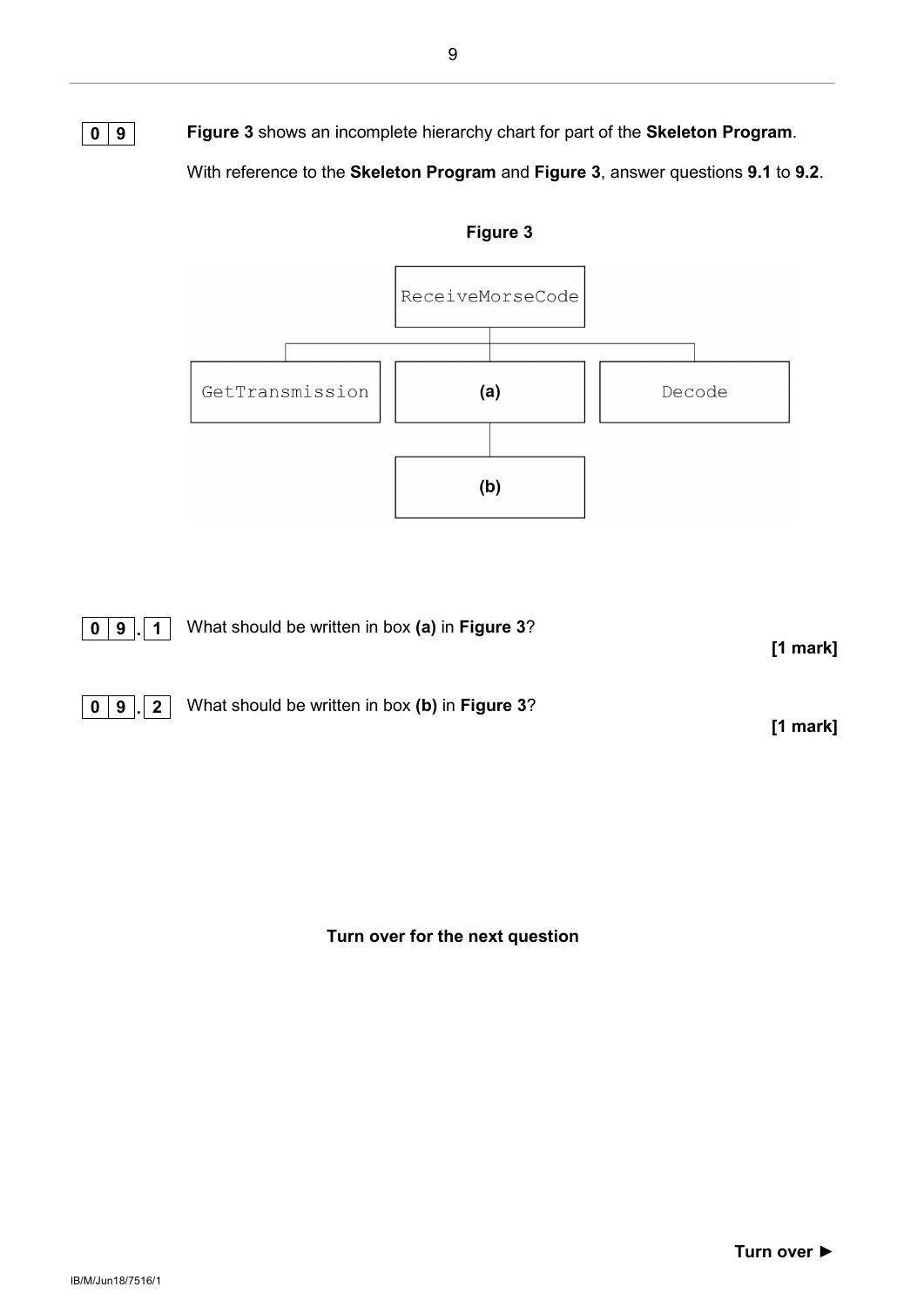

**10** Morse codes also exist for numerals, so that a text message including numbers can also be transmitted. For example, the Morse code for 3 is:

**...--**

The program is to be extended to include the Morse code for all numerals from 0 to 9.

Describe the changes that would need to be made to the **Skeleton Program** to achieve this.

In your answer you should discuss the changes that need to be made to the data structures and subroutines.

You are **not** expected to actually make the changes.

**[6 marks]**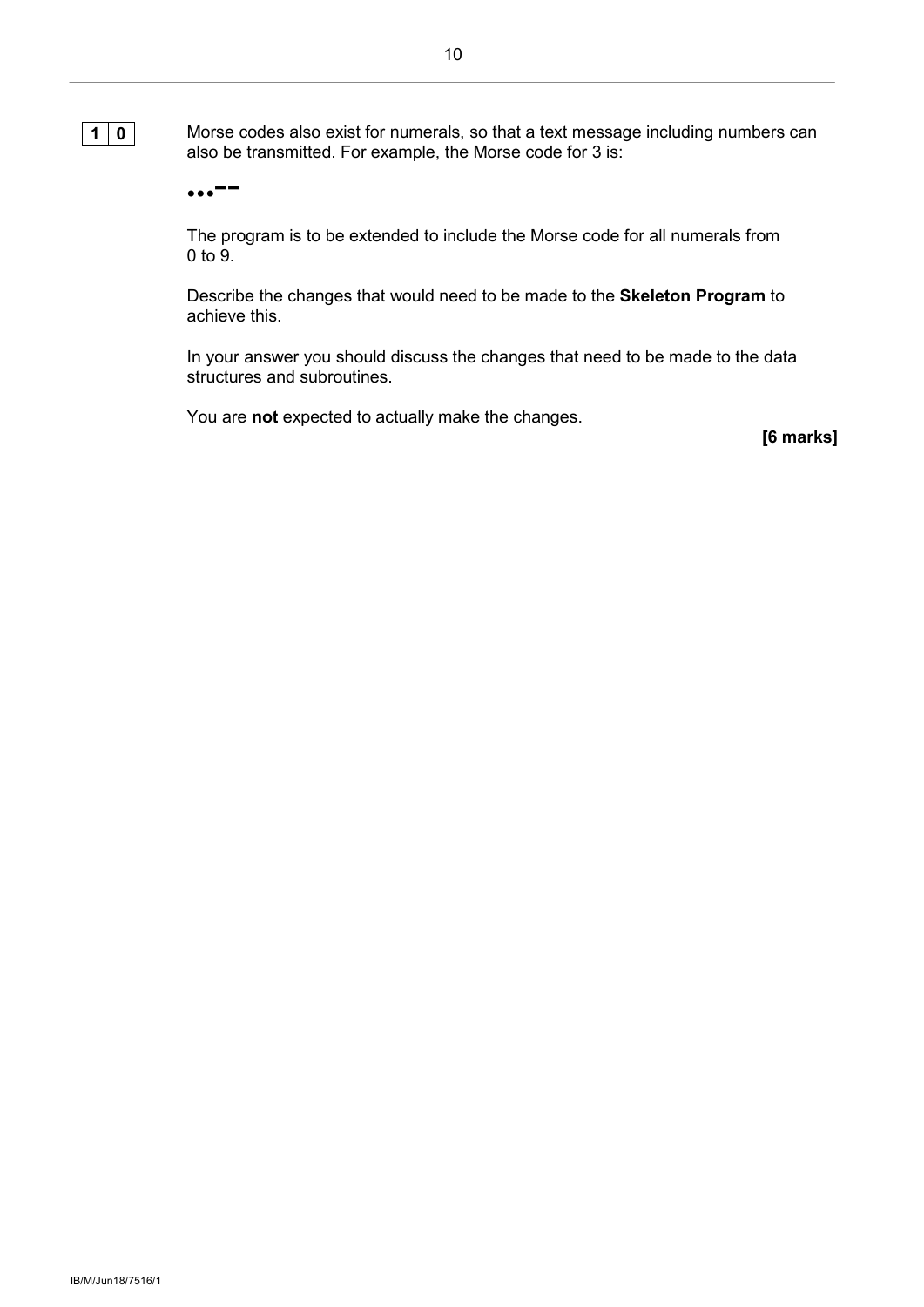#### **Section C**

You are advised to spend no more than **65 minutes** on this section.

Enter your answers to **Section C** in your Electronic Answer Document. You **must save** this document at regular intervals.

> These questions require you to load the **Skeleton Program** and to make programming changes to it.

**1** | **1** This question refers to the subroutine SendMorseCode.

#### **What you need to do:**

#### **Task 1**

Modify the subroutine SendMorseCode so that it checks each character of the input string entered by the user.

If a character is not an uppercase letter or a space then the program should use the subroutine ReportError to output a suitable error message.

The subroutine should then set MorseCodeString to the empty string and exit.

#### **Task 2**

Test that the changes you have made work by conducting the following test:

- run the program
- choose option S
- enter the string Help

### **Evidence that you need to provide** Include the following evidence in your Electronic Answer Document. **1 1 . 1** Your amended PROGRAM SOURCE CODE for the subroutine SendMorseCode.  **[4 marks]**

**1 1 . 2** SCREEN CAPTURE(S) showing the requested test.

**[1 mark]**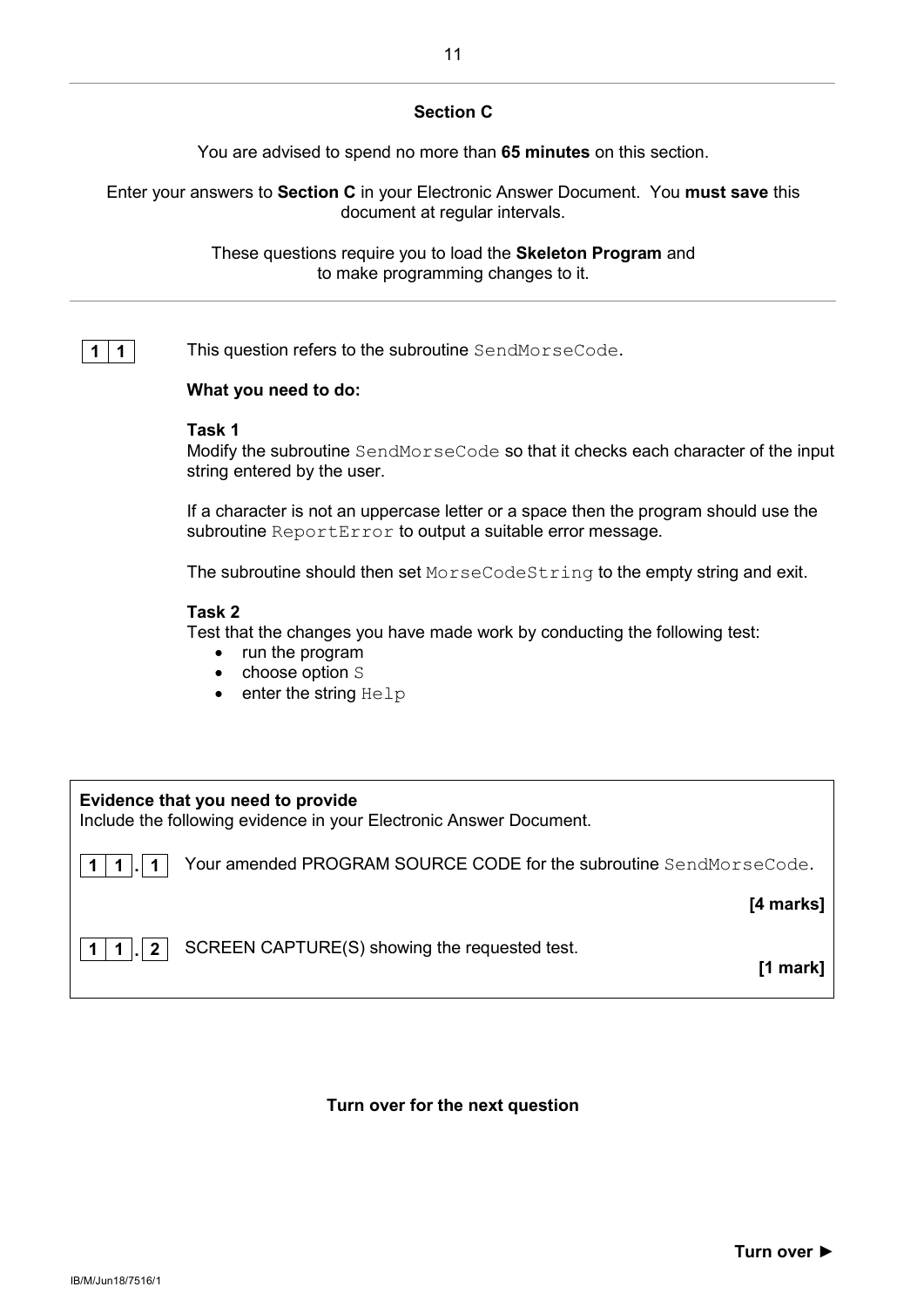**1 2** This question will extend the functionality of the program. To send a Morse code message, the dots and dashes need to be converted into signals.

#### **What you need to do:**

#### **Task 1**

Create a new subroutine SendSignals that converts a Morse code message such as

 $\triangle$ . $\triangle$ . $-\triangle$  $\triangle$ - $\triangle$ -..-

 $(TEA \ X)$  to its equivalent signal

===△△△=△△====△△△△△△△===△=△=△====△

by using the rules

- a dot is converted to an equals sign  $(=)$  followed by a space
- a dash is converted to three equals signs  $(==)$  followed by a space<br>• a space is converted to two spaces
- a space is converted to two spaces. (This results in three spaces after the signals for a letter.)

Note that  $\triangle$  represents a space and should be displayed as a space on screen.

The subroutine is to output the complete transmission string to the screen.

Add the call SendSignals (MorseCodeString) as the last statement to be executed in the subroutine SendMorseCode.

#### **Task 2**

Test that the changes you have made work by conducting the following test:

- run the program
- choose option S
- enter the string MORSE X

#### **Evidence that you need to provide**

Include the following evidence in your Electronic Answer Document.

**1 2 . 1** Your PROGRAM SOURCE CODE for the subroutine SendSignals.

**[7 marks]**



**[1 mark]**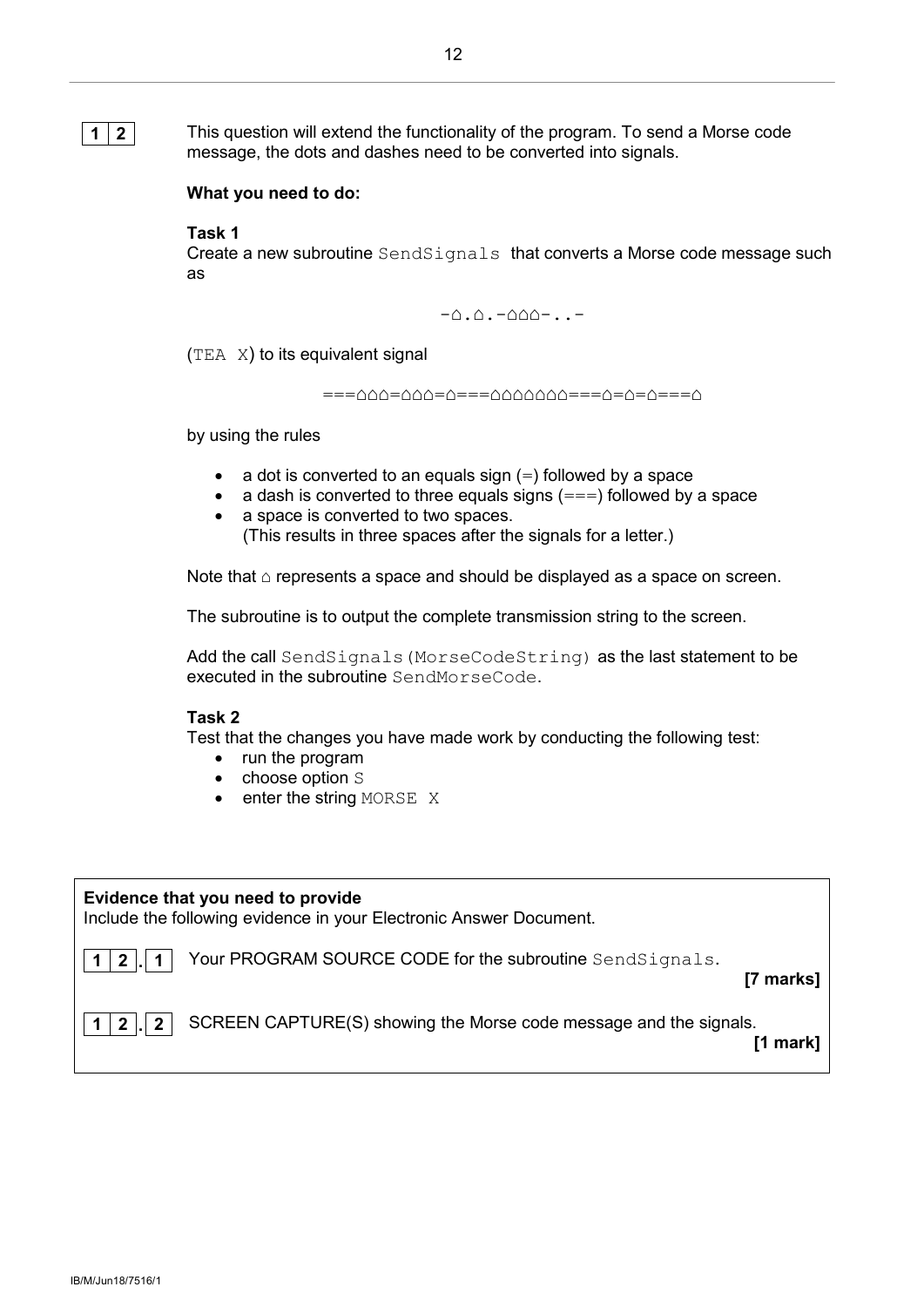**1 3** This question will extend the program to output the letters of the alphabet and their corresponding Morse codes.

#### **What you need to do:**

#### **Task 1**

Create a new subroutine OutputAlphabetWithCode. This subroutine is to display each uppercase letter of the alphabet and its corresponding Morse code. The output is to be created using the data in Letter and MorseCode.

The format of the output should be as shown in **Figure 4**.

- Each uppercase letter is followed by a space and then its Morse code, grouped four to a line.
- Each Morse code should be padded with trailing spaces to a width of 6 characters.

#### **Figure 4**

| A .- |                          | $B -  C - - -  D - $ |           |
|------|--------------------------|----------------------|-----------|
| Е.   |                          | F-. G --. H          |           |
| I    |                          | J.--- K -.- L.-      |           |
| M -- | $N -$ . $Q$ --- $P$ .--. |                      |           |
|      | $Q$ --.- R .-. S         |                      | $T -$     |
|      | U - V -                  | $W$ . $--$           | $X - . -$ |
|      | $Y$ -.-- $Z$ --          |                      |           |

#### **Task 2**

Amend the subroutines DisplayMenu and SendReceiveMessages so that the user can choose a new option A that will call OutputAlphabetWithCode.

#### **Task 3**

- run the program
- choose new option A

|                     | Evidence that you need to provide<br>Include the following evidence in your Electronic Answer Document.                                                                          |
|---------------------|----------------------------------------------------------------------------------------------------------------------------------------------------------------------------------|
| 3<br>$\mathsf{L}$ 1 | Your PROGRAM SOURCE CODE for the subroutine<br>OutputAlphabetWithCode. Your amended PROGRAM SOURCE CODE for<br>the subroutines DisplayMenu and SendReceiveMessages.<br>[6 marks] |
| 3                   | SCREEN CAPTURE(S) showing the main menu and the output from the test run.<br>[1 mark                                                                                             |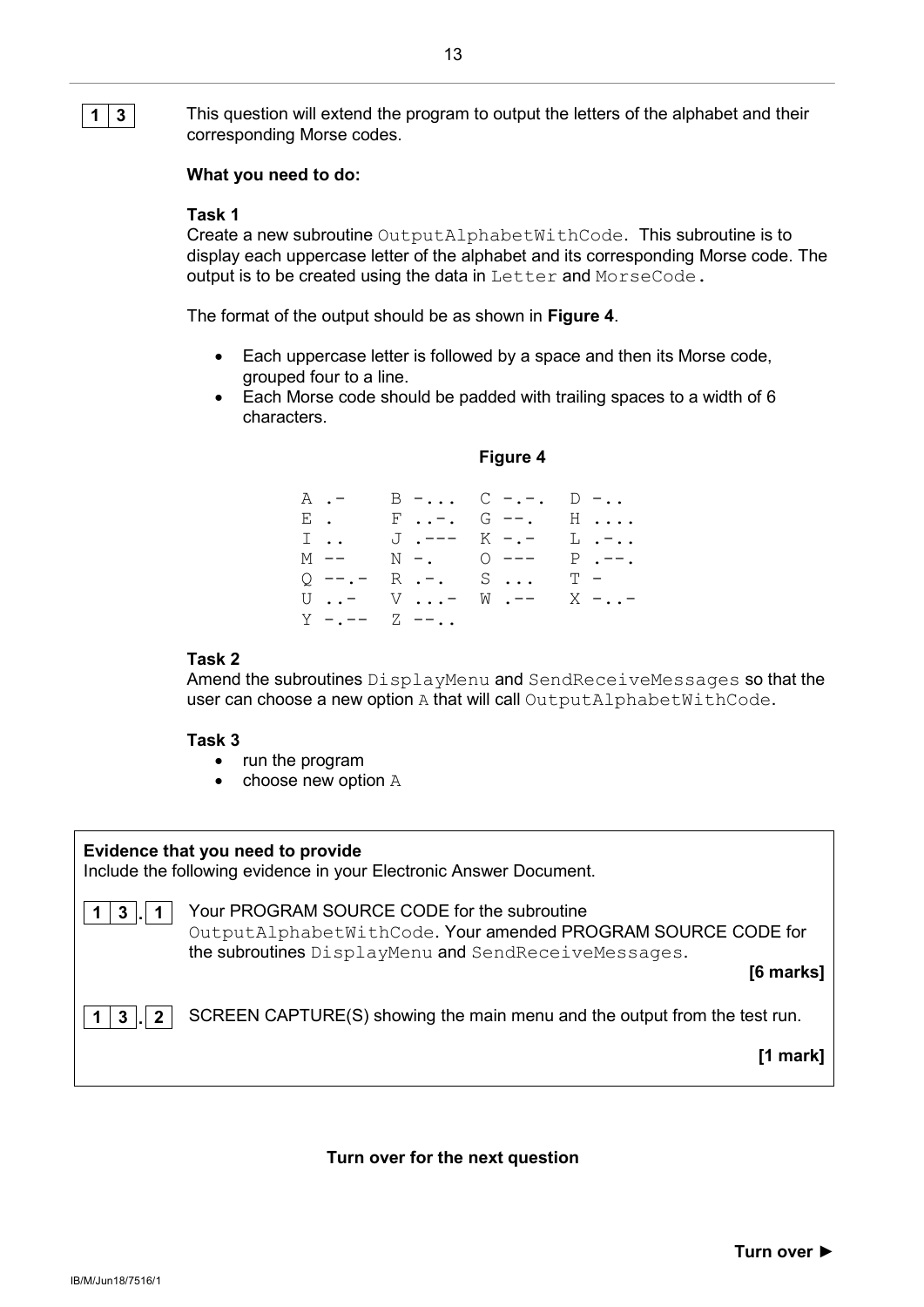#### **1 4** This question will further extend the functionality of the program.

Before sending a message in Morse code the message is to be encrypted using a Caesar cipher. To encrypt a character (letter or space) it is shifted a given number of places (the key) in the alphabet (space is taken as the first character, then A, B, C and so on to Z). If a character is required before space or after Z then wrap-round is to be implemented.

For example:

- if the key is 2, then SPACE is encrypted as B, A is encrypted as  $C$ , B is encrypted as D, …, X is encrypted as Z, Y is encrypted as SPACE, and Z is encrypted as A.
- if the key is -1, then SPACE is encrypted as Z, A is encrypted as SPACE, B is encrypted as A, …, and Z is encrypted as Y.

Three different keys are to be used depending on the position of the character in the message.

The first character in the message is to be encrypted using the first key, the second character is encrypted with the second key and the third character with the third key.

The fourth character is then encrypted using the first key again, the fifth character is encrypted with the second key and the sixth character with the third key and so on.

The three keys are repeatedly used like this until the end of the message.

#### **What you need to do:**

#### **Task 1**

At the start of the subroutine SendReceiveMessages add code to enter three values that **must** be integers (the keys).

#### **Task 2**

Amend the subroutine SendMorseCode to encrypt the message using the substitution method described above and the keys entered by the user.

#### **Task 3**

Test that your code works by conducting the following test:

- run the program
- for the first key enter  $17$
- for the second key enter 5
- for the third key enter  $-3$
- enter S<br>• enter th
- enter the string  $TER$   $X$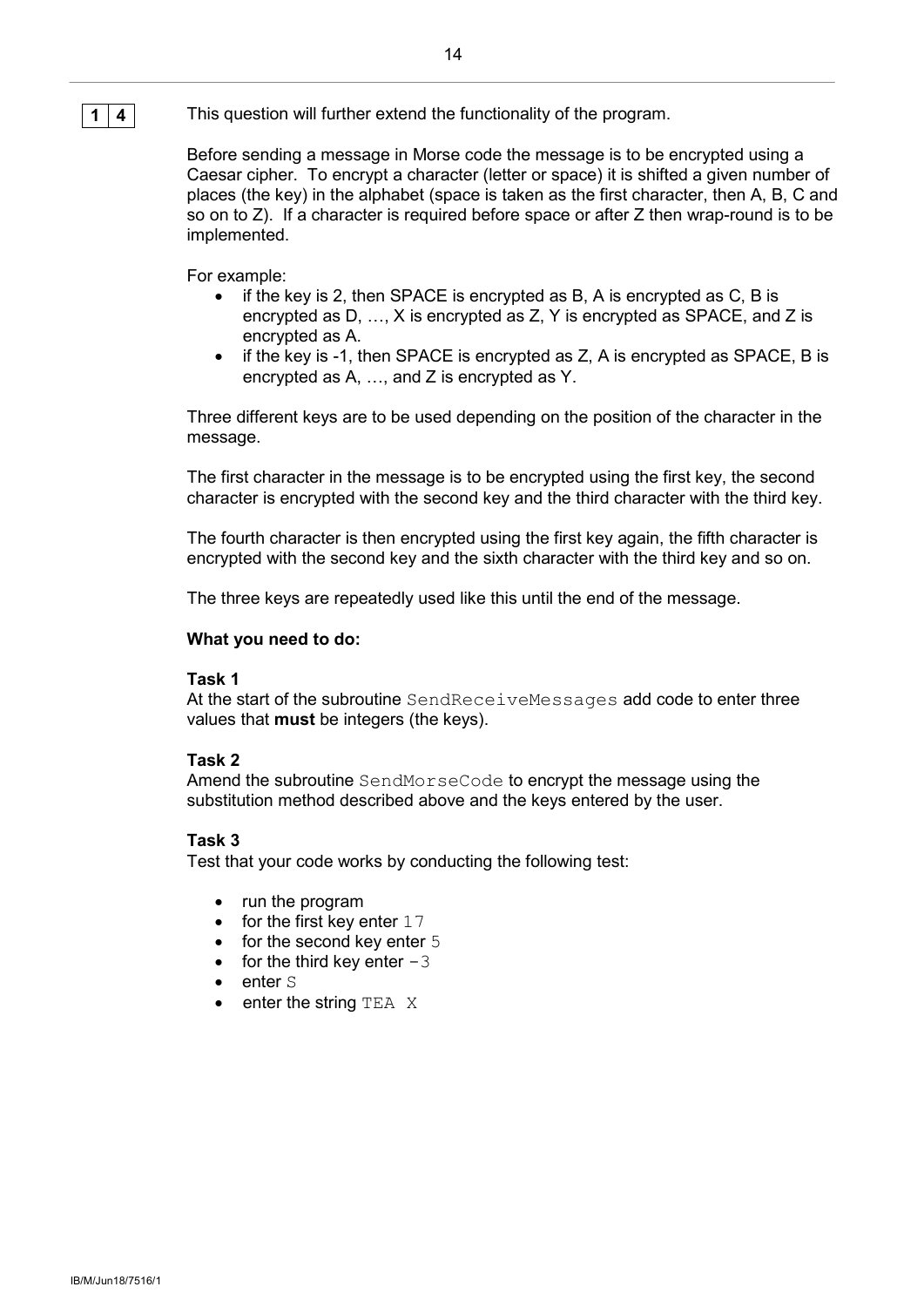|   | Evidence that you need to provide<br>Include the following evidence in your Electronic Answer Document. |
|---|---------------------------------------------------------------------------------------------------------|
| 4 | Your amended PROGRAM SOURCE CODE for the subroutines SendMorseCode<br>and SendReceiveMessages.          |
|   | [9 marks]                                                                                               |
|   | SCREEN CAPTURE(S) showing the keys entered, the plain text and the encrypted<br>Morse code message.     |
|   | [1 mark                                                                                                 |

**END OF QUESTIONS**